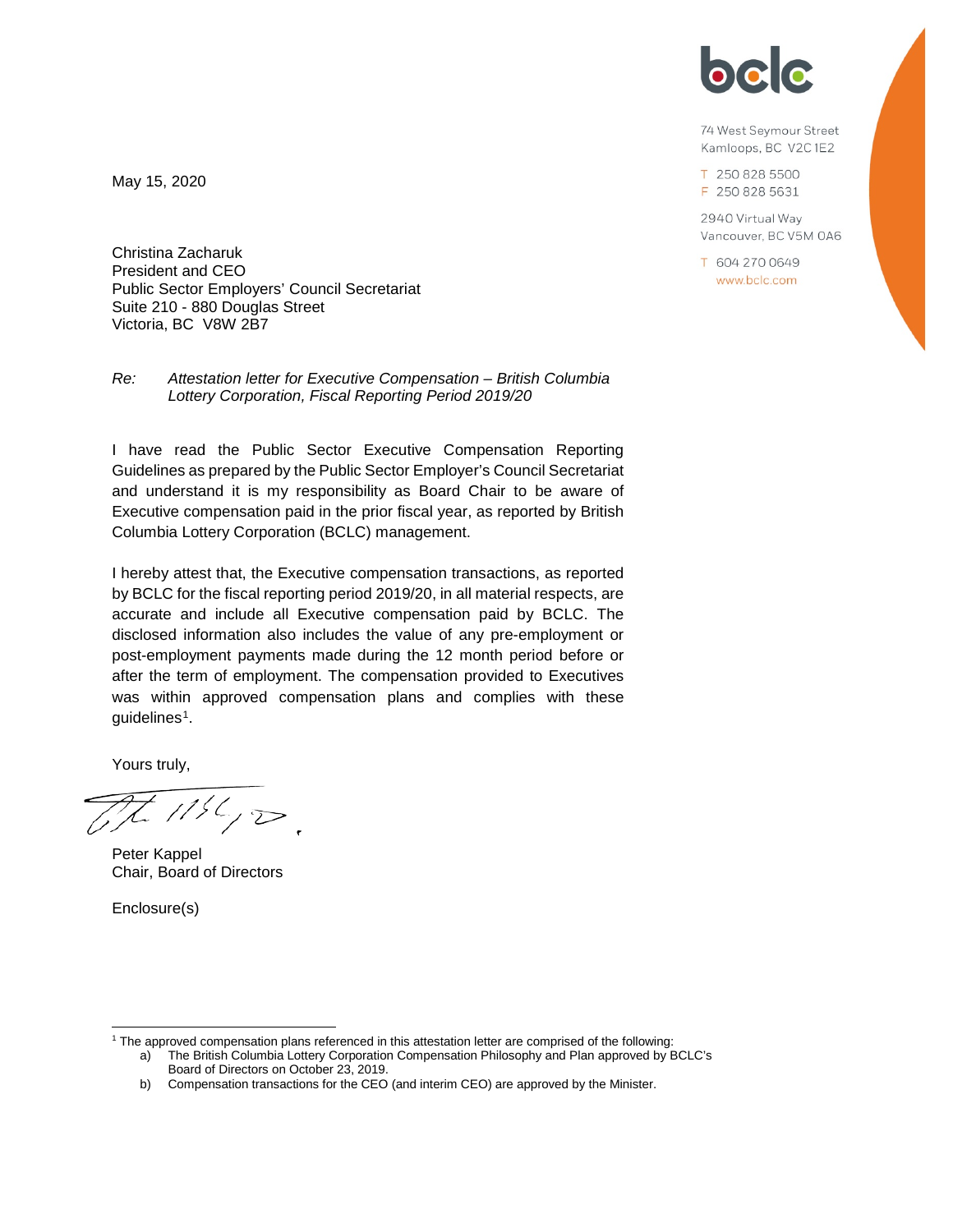# **Public Sector Executive Compensation Reporting Form**

**British Columbia Lottery Corporation Reporting for Fiscal Year 2019/20**

*Statement of Executive Compensation* 

**May 2020**

# **Table of Contents**

- Item 1 General Provisions
- Item 2 Compensation Discussion and Analysis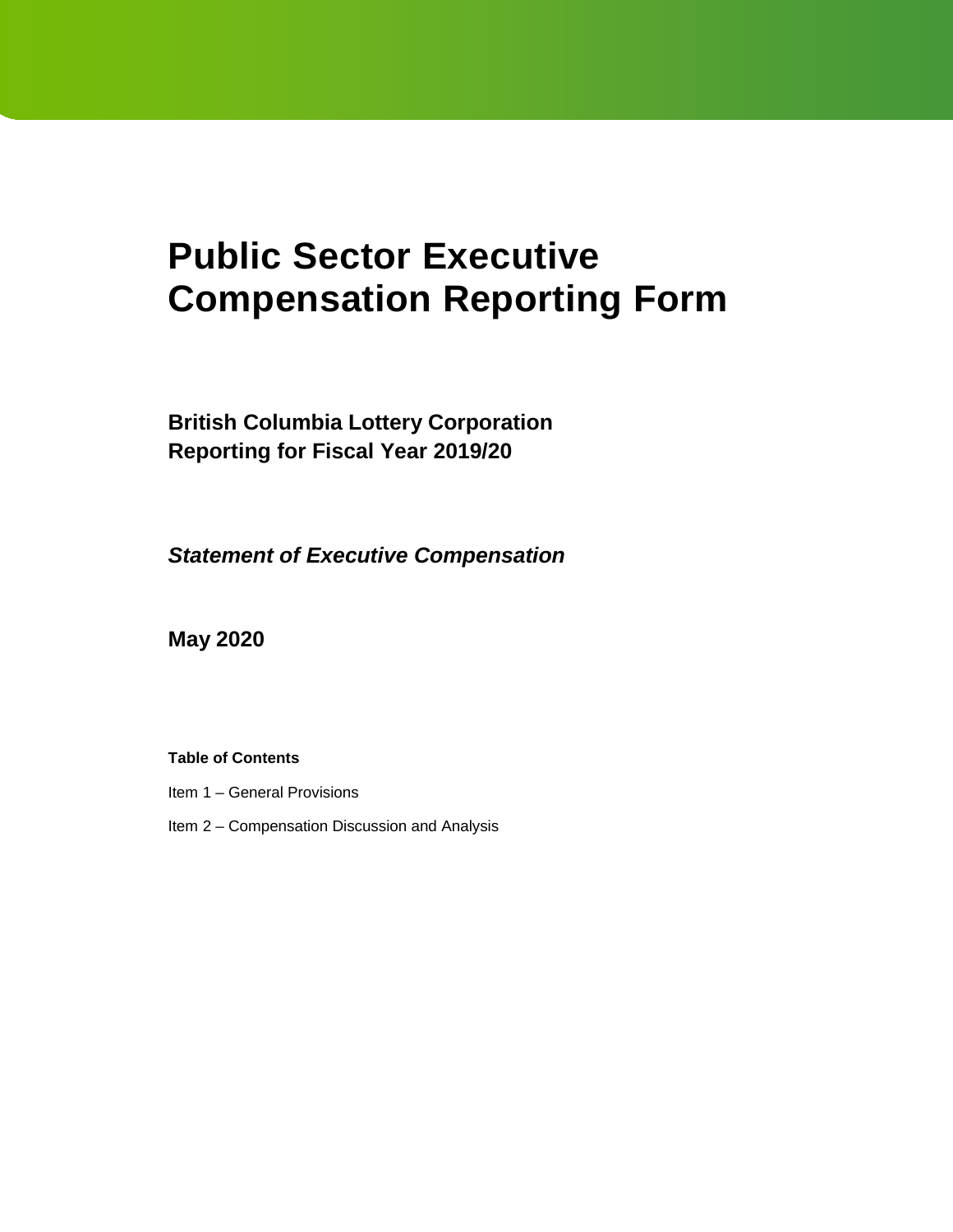# **Statement of Executive Compensation**

# **1.1 PURPOSE**

BCLC is required to disclose all compensation provided to the Chief Executive Officer and the next four highest paid executives for the services they have provided to the organization. This document outlines the design, provisions and total value of executive compensation for the fiscal year ending March 31, 2020 for the British Columbia Lottery Corporation (BCLC).

# **2.1 COMPENSATION DISCUSSION AND ANALYSIS**

# **2.1.1 Compensation Philosophy**

BCLC's Compensation Philosophy and Plan is aligned to a common compensation philosophy for the B.C. Public Sector and has embodied the following four core principles:

- Performance Compensation programs support and promote a performance-based organizational culture.
- Differentiation Differentiation of salary is supported where there are differences in the scope of the position within an organization, and/or due to superior individual team contributions.
- Accountability Compensation decisions are objective and based upon a clear and welldocumented business rationale that demonstrates the appropriate expenditure of public funds.
- Transparent Compensation programs are designed, managed and communicated in a manner that ensures the program is clearly understood by employees and the public while protecting individual personal information.

# **BCLC's Guiding Principles for Reward and Compensation**

- 1. **Experience -** We strive to reward in many ways, and pay is just one part of the experience at BCLC. We will communicate a holistic view of rewards, as the whole is greater than the sum of its parts.
- 2. **Agile (or Flexible) -** To serve our people as we serve our players, we need to cater to a range of tastes and needs. We do this through offering our people choice, control and flexibility so that their experience is more personal and meaningful. One-size-does-not-fit-all.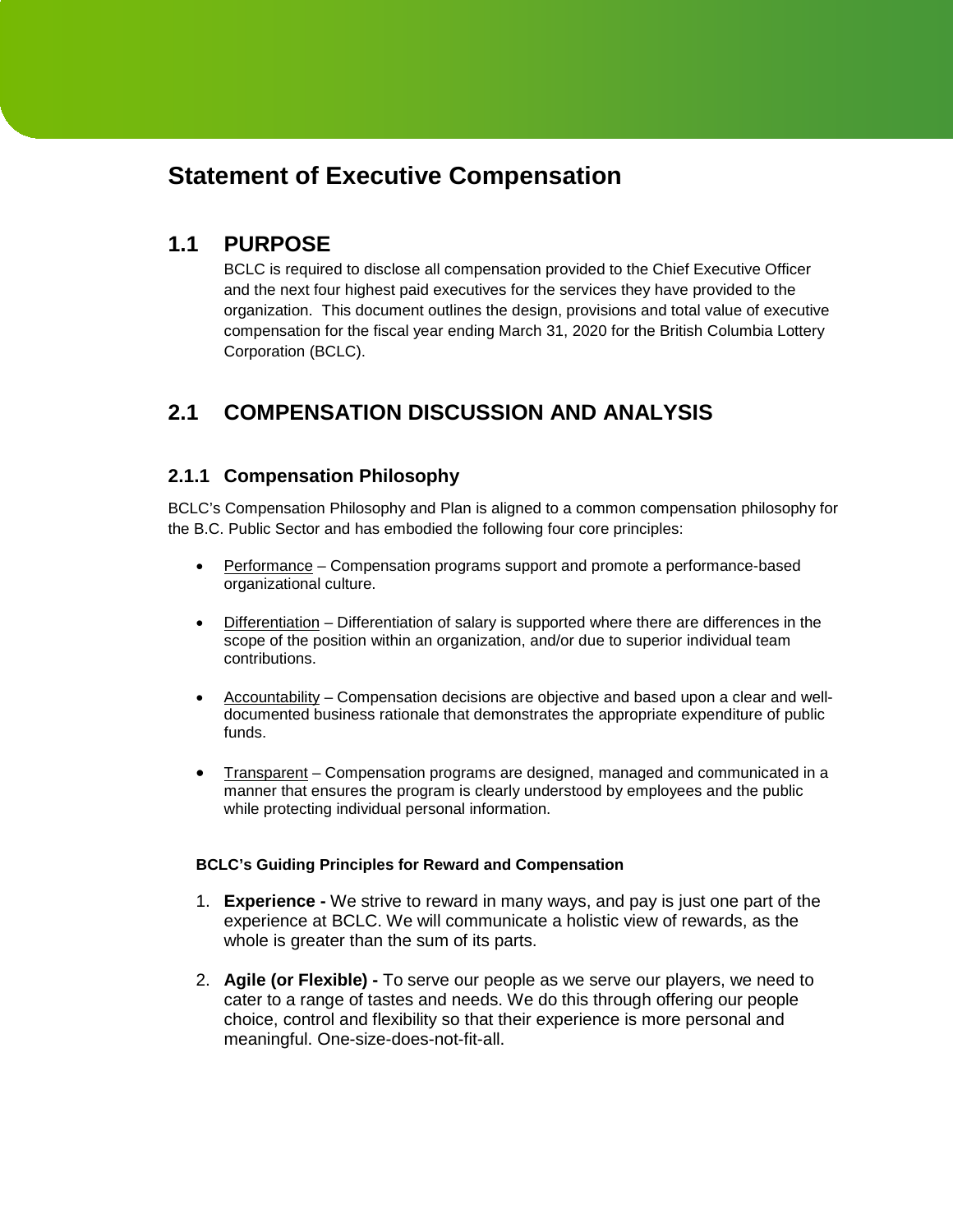- 3. **Competitive -** A total reward program that ensures BCLC can compete to attract and retain the talent needed to continue providing exceptional playing experiences.
- 4. **Performance -** We will differentiate rewards for high performing teams and individuals to support and promote a performance-based organizational culture.
- 5. **Transparency -** Our practices will be transparent and accountable to all our stakeholders.

### **Total Rewards Overview**

Equity in BCLC's compensation program is achieved through a formalized job evaluation system that evaluates jobs and level of compensation on the basis of complexity. Employees progress through a salary range based on individual performance and mastery of the job.

The benefits and work/life balance component of the Total Rewards package is designed to provide competitive and comprehensive coverage for employees and their families and to recognize the importance of work/life balance in being a contributor to a high performance culture.

Any Total Rewards offered must comply with any government regulations and guidelines in place.

# **2.1.2 Governance**

The Board of Directors (BOD) and the Human Resources and Compensation Committee (HRCC) have oversight of BCLC's executive compensation. The terms of reference (as it pertains to total compensation) are outlined below:

### **Board of Directors**

- monitor and, at least annually, evaluate the CEO's performance against agreed upon annual goals and objectives;
- approve the CEO's compensation, subject to applicable Government requirements and approvals;
- approve certain matters relating to all employees, including:
	- o BCLC's compensation philosophy and principles, ensuring they meet applicable Government requirements; and
	- o any material changes to benefit programs;
- oversee BCLC's pension plans in accordance with a Board-approved pension plan governance structure.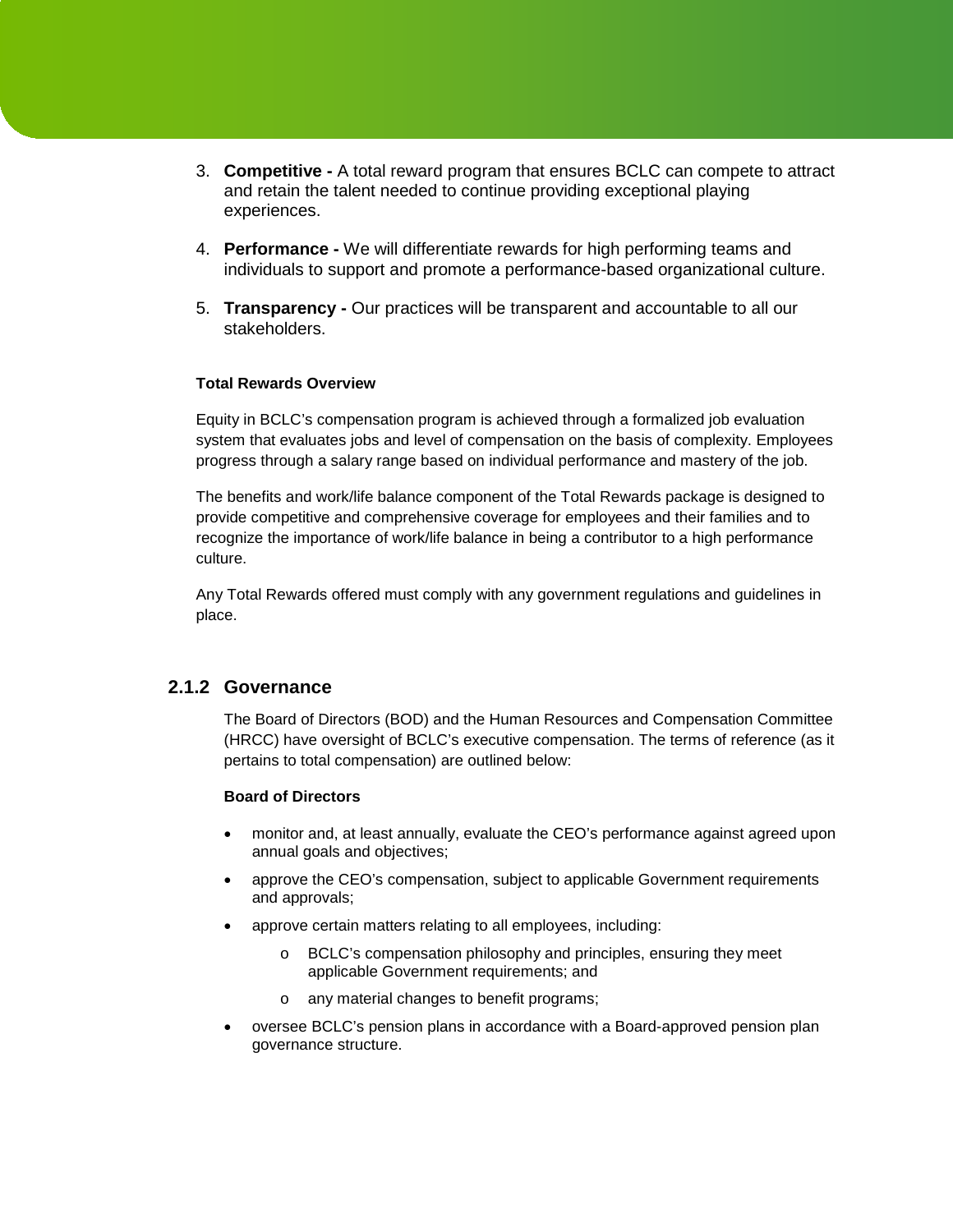#### **Human Resources and Compensation Committee**

- review and recommend to the Board for approval the CEO's Total Compensation, subject to applicable Government requirements and approvals;
- annually review with the CEO the planned Total Compensation of Executive Management for the next fiscal year;
- annually review and recommend to the Board for approval the Total Compensation plan, ensuring it meets applicable Government requirements;
- annually review and approve the salary plan (including, if applicable, merit increase budget) for the upcoming fiscal year;
- review and recommend to the Board for approval any material changes to benefit programs;
- support Board oversight of BCLC's pension plans in accordance with the Boardapproved pension plan governance structure.

# **2.1.3 Forms of Compensation**

Total compensation for the Executive includes base pay, benefits plan, pension, supplementary pension, vacation, vehicle/transportation allowance and other compensation. Following is a description of each total compensation element.

#### **Base Pay**

BCLC's compensation plan is market-based and salary ranges are reflective of the 50<sup>th</sup> percentile of the market.

Salaries are allocated through a formal job evaluation process and within approved salary bands.

Annual salary increases for the Executive are determined based on individual performance.

Compensation changes for the CEO must be approved by the Minister.

#### **Benefits Plan**

BCLC provides a cost-shared flexible benefit program, which gives employees the flexibility to choose appropriate levels of extended health, dental, accidental death and dismemberment insurance, life insurance, critical illness insurance, healthcare spending account and wellness account coverage. Long Term Disability premiums are paid for by the employee.

#### **Registered Pension Plan (RPP)**

BCLC provides a defined benefit pension plan, which is a shared cost between the employee and the Corporation. Employees contribute 4.4% of their monthly earnings that are less than or equal to the Year's Maximum Pensionable Earnings (YMPE) and 6.0% of their annual earnings that are in excess of the YMPE. The Corporation contributes additional amounts necessary to pay for the promised pension. An actuary who is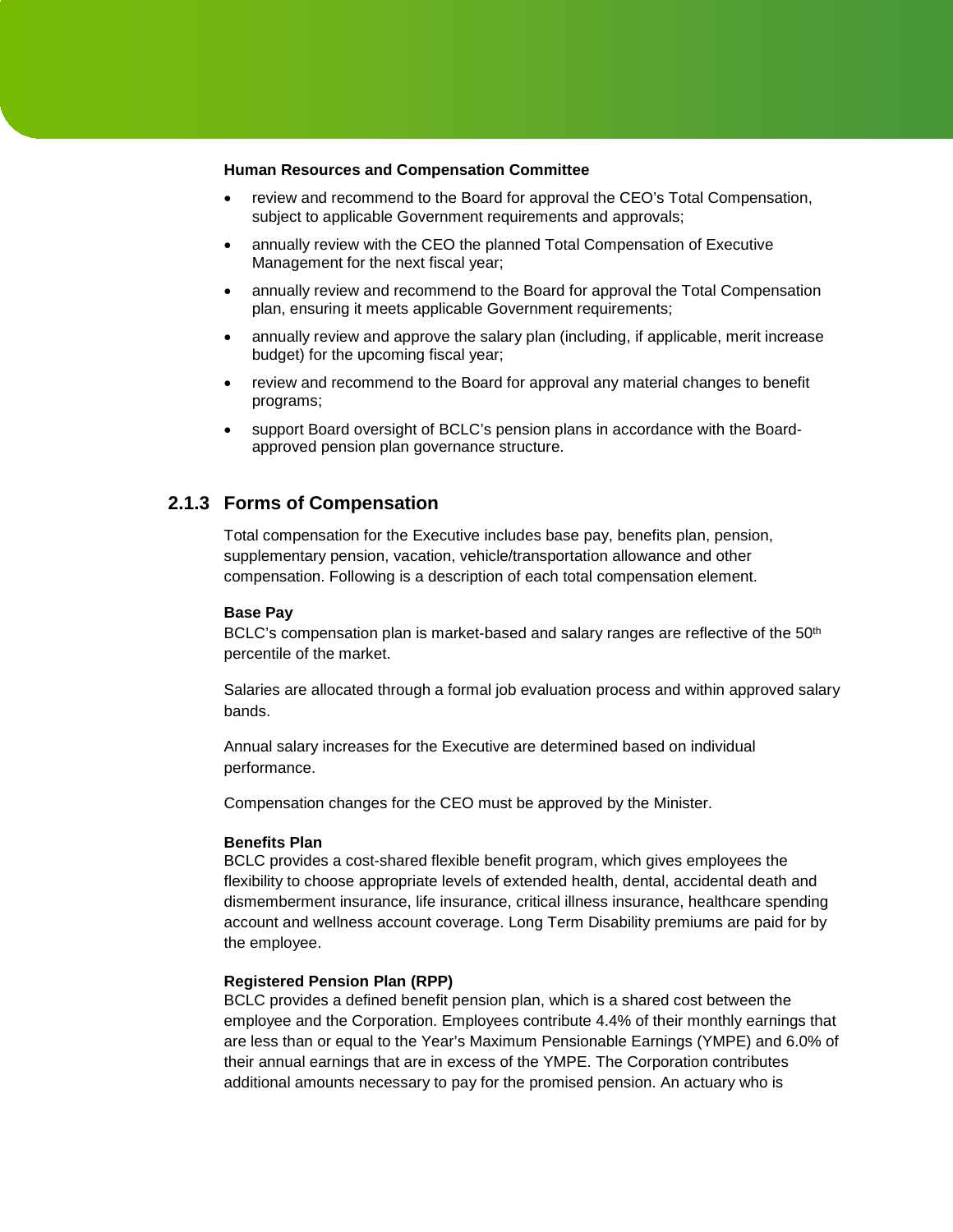certified in the determination of pension funding requirements calculates the amount of the Corporation's contribution.

#### **Supplemental Pension Plan (SPP) – For Vice-Presidents**

BCLC has a Supplemental Pension Plan for Vice-Presidents. The SPP provides a pension payable at retirement on or after age 55. The pension is calculated using the formula from the RPP, without *Income Tax Act* maximum pension limits imposed on the RPP. The excess over the RPP is payable from the SPP. In other words, the SRPP provides the pension that the *Income Tax Act* will not allow to be paid from the RPP. The SPP is simply a mirror of the RPP, with two exceptions: The Vice Presidents do not have to contribute to the SPP. If a Vice President terminates employment before age 55, no benefit is payable from the SPP.

#### **Supplemental Pension Plan (SPP) – For CEO**

The CEO Supplemental Pension Plan is similar to the SPP for Vice-Presidents with one exception; the CEO receives 1.5 years of pensionable service credit for each year of eligible service.

#### **Vacation**

Twenty days of vacation is provided for an Executive upon joining BCLC, unless otherwise negotiated as part of the employment contract. The annual rate of vacation accrual increases at established years of service until the maximum accrued vacation rate is met. The maximum accrued vacation provided to an Executive is 35 days.

#### **Vehicle/Transportation Allowance**

BCLC's vehicle/transportation allowance is aligned with the BC Government vehicle policy.

#### **Other**

Paid parking is provided to Vancouver based Executives.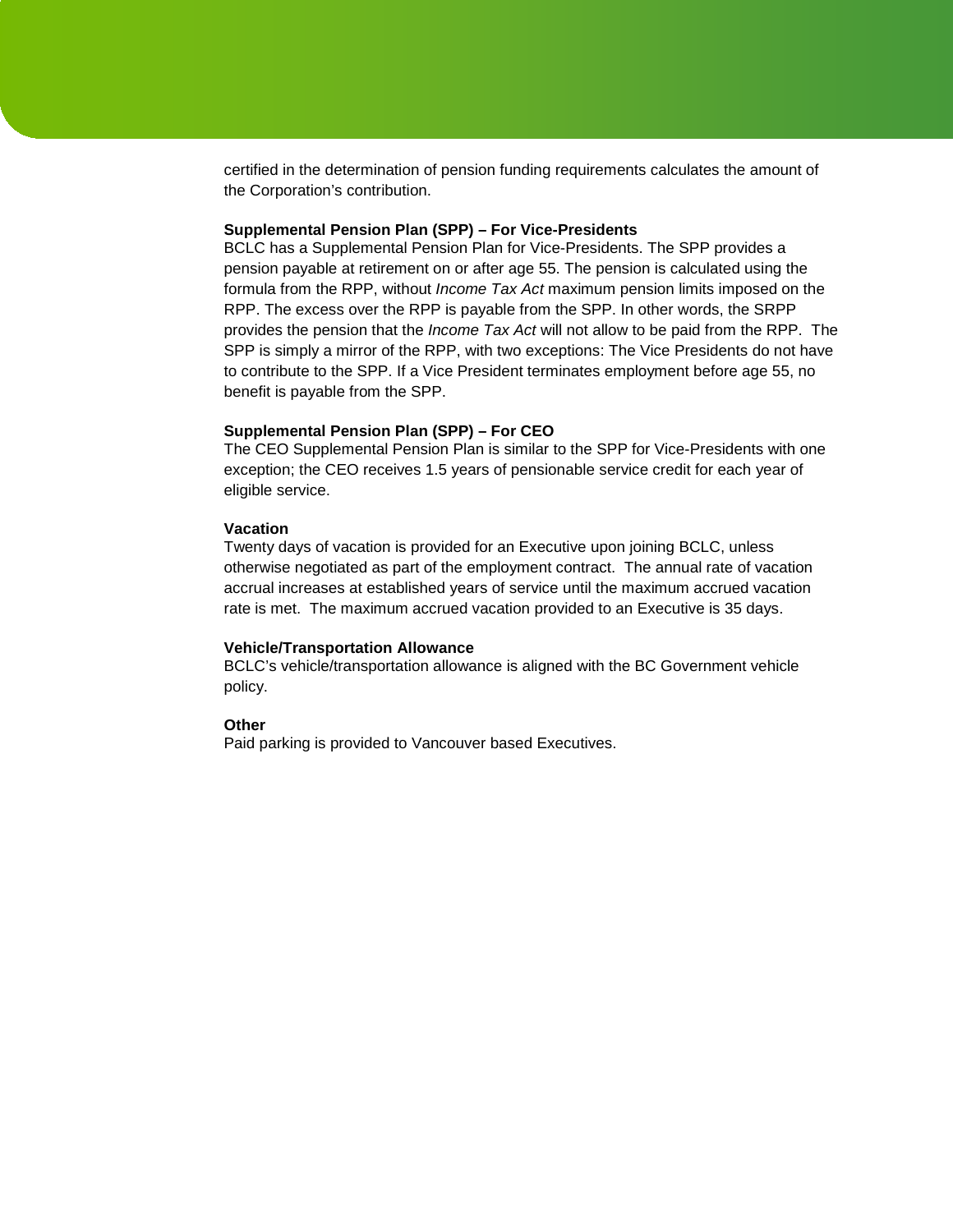# **Summary Compensation Table at 2020**

|                                                                                             |               |                                                                 |                 |                |                                                                |                                    | <b>Previous Two Years Totals</b><br><b>Total Compensation</b> |           |
|---------------------------------------------------------------------------------------------|---------------|-----------------------------------------------------------------|-----------------|----------------|----------------------------------------------------------------|------------------------------------|---------------------------------------------------------------|-----------|
| <b>Name and Position</b>                                                                    | <b>Salary</b> | Holdback/Bonus/<br><b>Incentive Plan</b><br><b>Compensation</b> | <b>Benefits</b> | <b>Pension</b> | <b>All Other</b><br><b>Compensation</b><br>(expanded<br>below) | 2019/2020<br>Total<br>Compensation | 2018/2019                                                     | 2017/2018 |
| Jim Lightbody, President                                                                    | \$152,791     |                                                                 | \$12,276        | \$90,340       | \$130,620                                                      | \$386,027                          | \$411,084                                                     | \$428,227 |
| Greg Moore, President and CEO (acting)                                                      | \$193,161     |                                                                 | \$8,264         |                |                                                                | \$201,425                          |                                                               |           |
| Jamie Callahan, Vice President Human Resources                                              | \$222,219     |                                                                 | \$11,563        | \$9,118        | \$53,296                                                       | \$296,196                          |                                                               |           |
| Bradley Desmarais, Vice President, Casino and<br>Community Gaming                           | \$252,611     |                                                                 | \$12,117        | \$25,353       | \$13,940                                                       | \$304,021                          | \$286,081                                                     | \$287,991 |
| Kevin Gass, Vice President, Lottery Gaming                                                  | \$278,120     |                                                                 | \$11,802        | \$36,386       | \$8,226                                                        | \$334,534                          | \$323,778                                                     | \$315,610 |
| Robert Kroeker, Chief Compliance Officer and Vice<br>President Legal, Compliance & Security | \$221,440     |                                                                 | \$11,832        | \$26,125       | \$44,700                                                       | \$304,097                          | \$285,912                                                     | \$270,730 |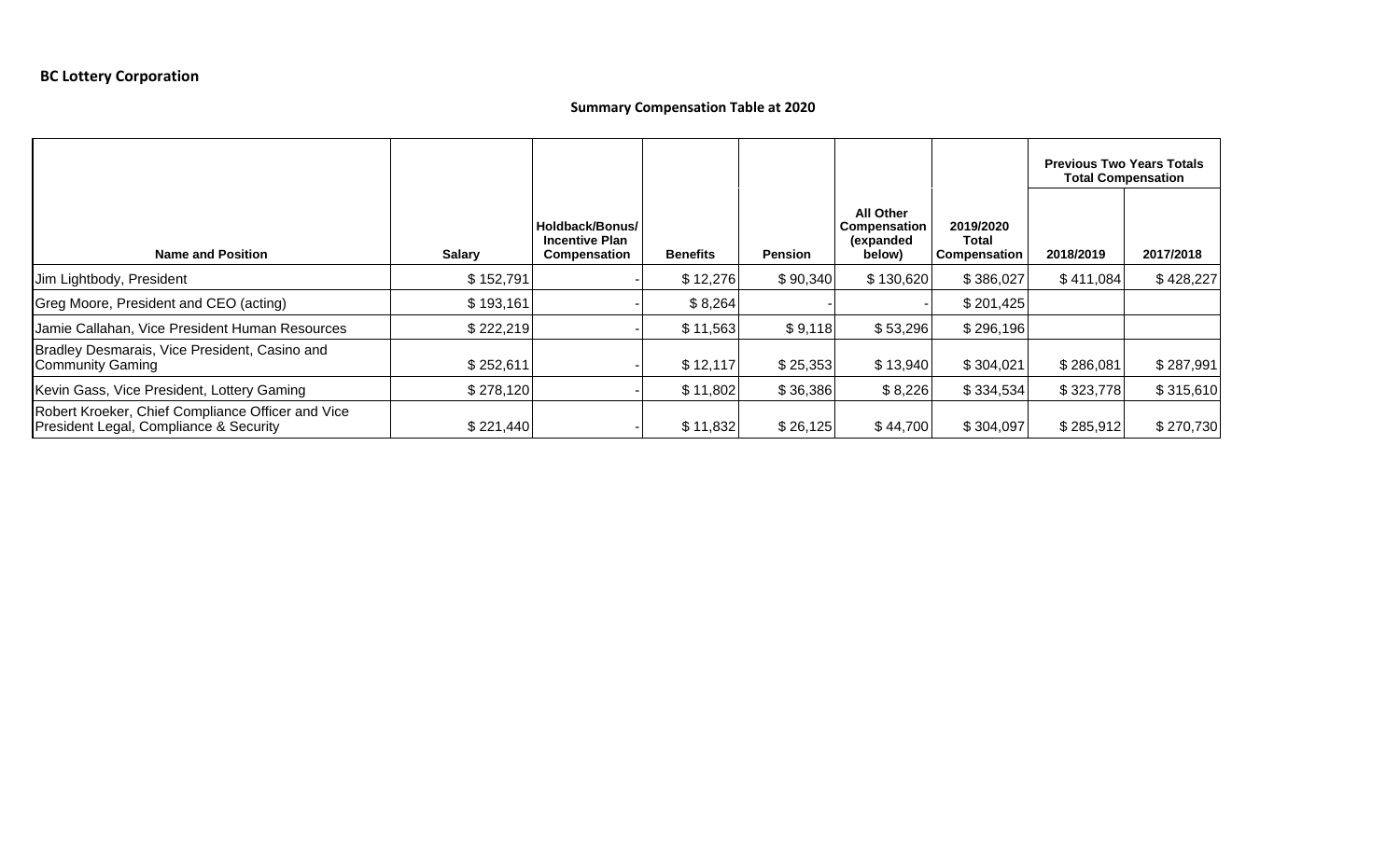# **Summary Other Compensation Table at 2020**

| <b>Name and Position</b>                                                                    | <b>All Other</b><br><b>Compensation</b> | Severance | <b>Vacation</b><br><b>Payout</b> | <b>Paid Leave</b> | Vehicle /<br>Transportation<br>Allowance | <b>Perquisites /</b><br><b>Other</b><br><b>Allowances</b> | <b>Other</b> |
|---------------------------------------------------------------------------------------------|-----------------------------------------|-----------|----------------------------------|-------------------|------------------------------------------|-----------------------------------------------------------|--------------|
| Jim Lightbody, President                                                                    | \$130,620                               |           | \$59,266                         | \$70,768          |                                          |                                                           | \$586        |
| Greg Moore, President and CEO (acting)                                                      |                                         |           |                                  |                   |                                          |                                                           |              |
| Jamie Callahan, Vice President Human Resources                                              | \$53,296                                |           | \$46,858                         |                   | \$6,438                                  |                                                           |              |
| Bradley Desmarais, Vice President, Casino and<br><b>Community Gaming</b>                    | \$13,940                                |           | \$3,833                          |                   | \$8,841                                  |                                                           | \$1,266      |
| Kevin Gass, Vice President, Lottery Gaming                                                  | \$8,226                                 |           |                                  |                   | \$6,960                                  |                                                           | \$1,266      |
| Robert Kroeker, Chief Compliance Officer and Vice<br>President Legal, Compliance & Security | \$44,700                                |           | \$42,274                         |                   | \$2,142                                  |                                                           | \$284        |